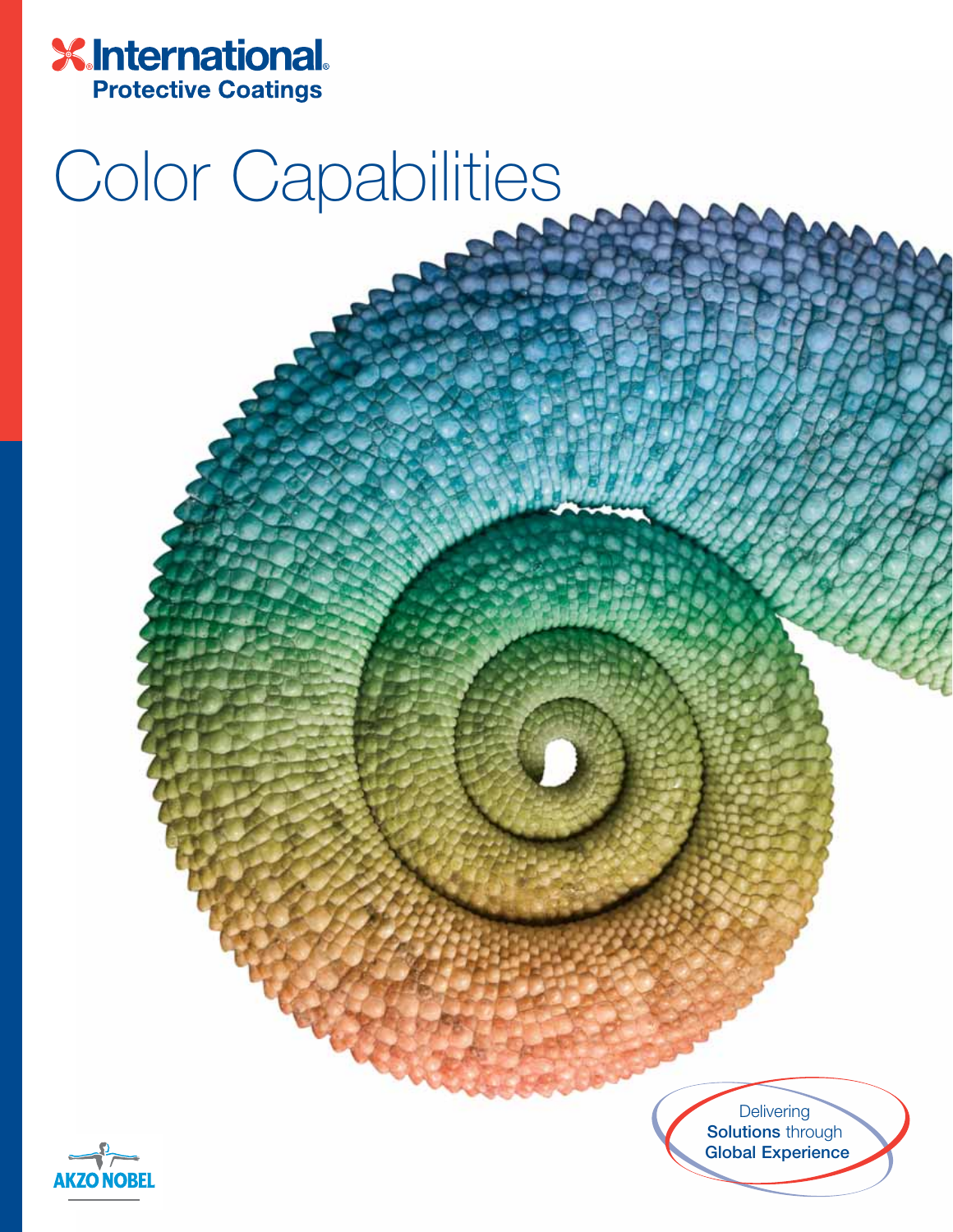## **Color...**

After years of dreaming, thinking, planning and designing, you will choose the color you want for your building. But will it last? Our market leading technology will ensure that your work retains its color longer over time, safeguarding your projects and your image.

International Protective Coatings has delivered real, practical solutions to some of the world's most iconic buildings and facilities. For every project, International Protective Coatings has the products, experience and track record to help deliver the high-impact aesthetics and long-lasting corrosion protection you require.

# we can help you **stand out**

### **Color that lasts**

**Working with International Protective Coatings in the early design and specification stage can help to deliver the long term benefits the industry's most advanced technology can provide. Interfine® acrylic polysiloxane technology delivers a number of distinct advantages for architectural buildings and facilities:**

**• Making your colors last**

When used as part of a high performance system, the color and gloss retention of Interfine can last up to four times that of traditional polyurethane finishes. The UV degradation of Interfine is lower, ensuring the color and gloss you see today will last longer over the years.

#### **• Staying cleaner for longer**

The technology used in Interfine helps to reduce dirt retention, which is important when you consider most buildings are not cleaned. Whilst comparative products attract dirt and deposits, Interfine stays cleaner for longer.

#### **• A safer option**

Interfine no free isocyanate formulation contributes to a healthier workplace and adds to the social aspect of your project

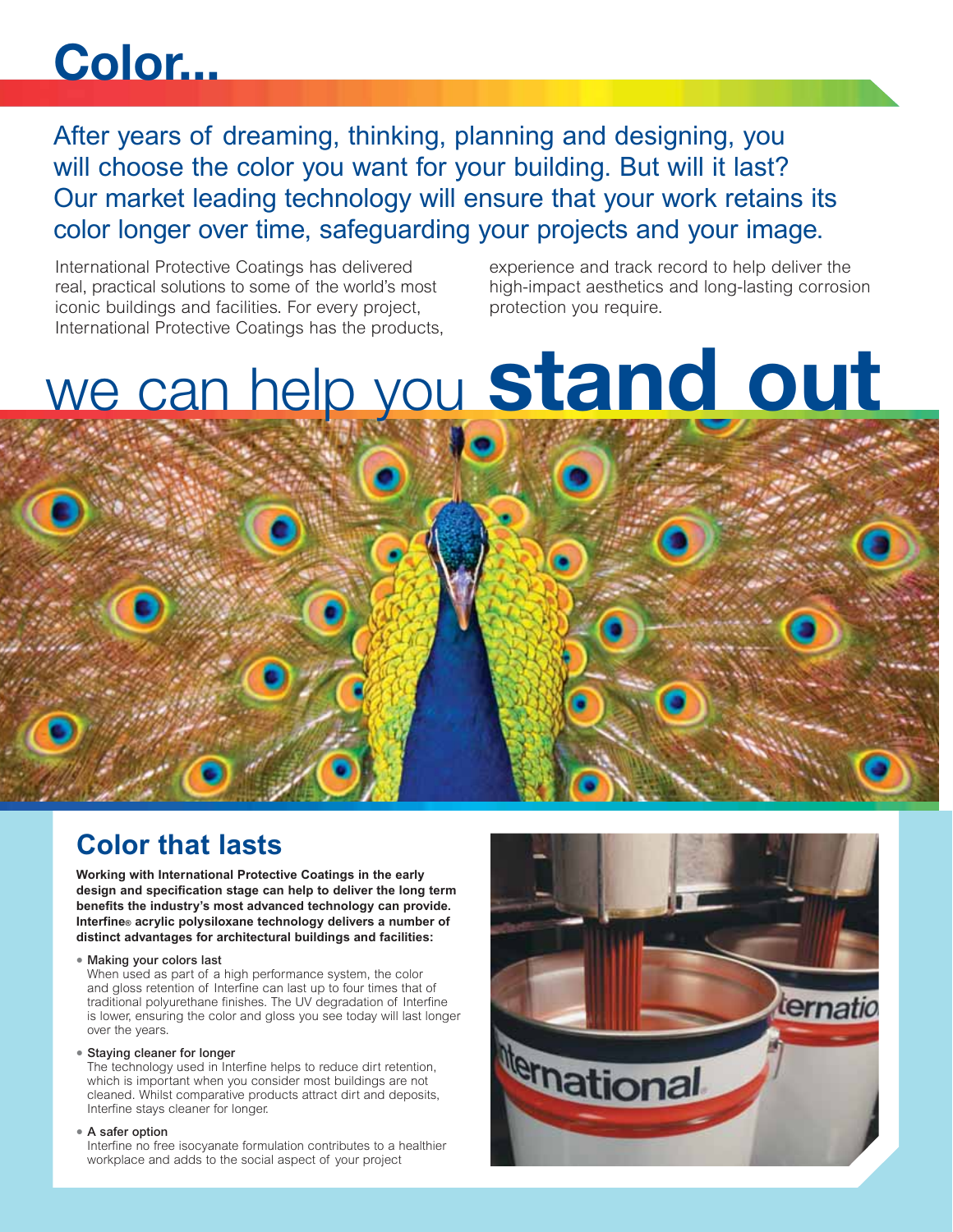### **Standing out and blending in**

**When it comes to the decision of choosing color, it's important to get it right. Some projects require bold, bright colors to make a symbolic statement or make a piece of art to come to life. Others require subtlety to ensure harmony with the surroundings or to match other areas of the building.**

Whatever is required, working early with International Protective Coatings will support your requirements. Through our advanced color system, Chromascan, and our know-how, we can make certain that products are supplied to match your vision and their practical application.

International Protective Coatings can match colors worldwide, ensuring the color you choose in your office will be the color delivered on-site.





### **Color that is sustainable**

**International Protective Coatings is part of AkzoNobel, ranked as the chemicals industry leader on the prestigious Dow Jones Sustainability World Indexes (DJSI) 2007, which recognizes the company's ongoing commitment to improving its social responsibility performance.**

With such a record on sustainability, its no wonder that our Interfine acrylic polysiloxane is one of the most sustainable coatings systems around - designed to **minimize impact on the environment**, as well as to **protect your investment**.

As part of a high performance system, Interfine's color and gloss retention means that aesthetic refurbishment occurs less over the lifetime of an asset, compared to traditional polyurethanes. In recognition of this, correctly and realistically specifying long-lasting systems at the design phase delivers the following benefits over the life of the asset:

- Less raw material consumption due to a reduced maintenance requirement
- Less VOC emission
- Less cost to your business over your asset's lifetime